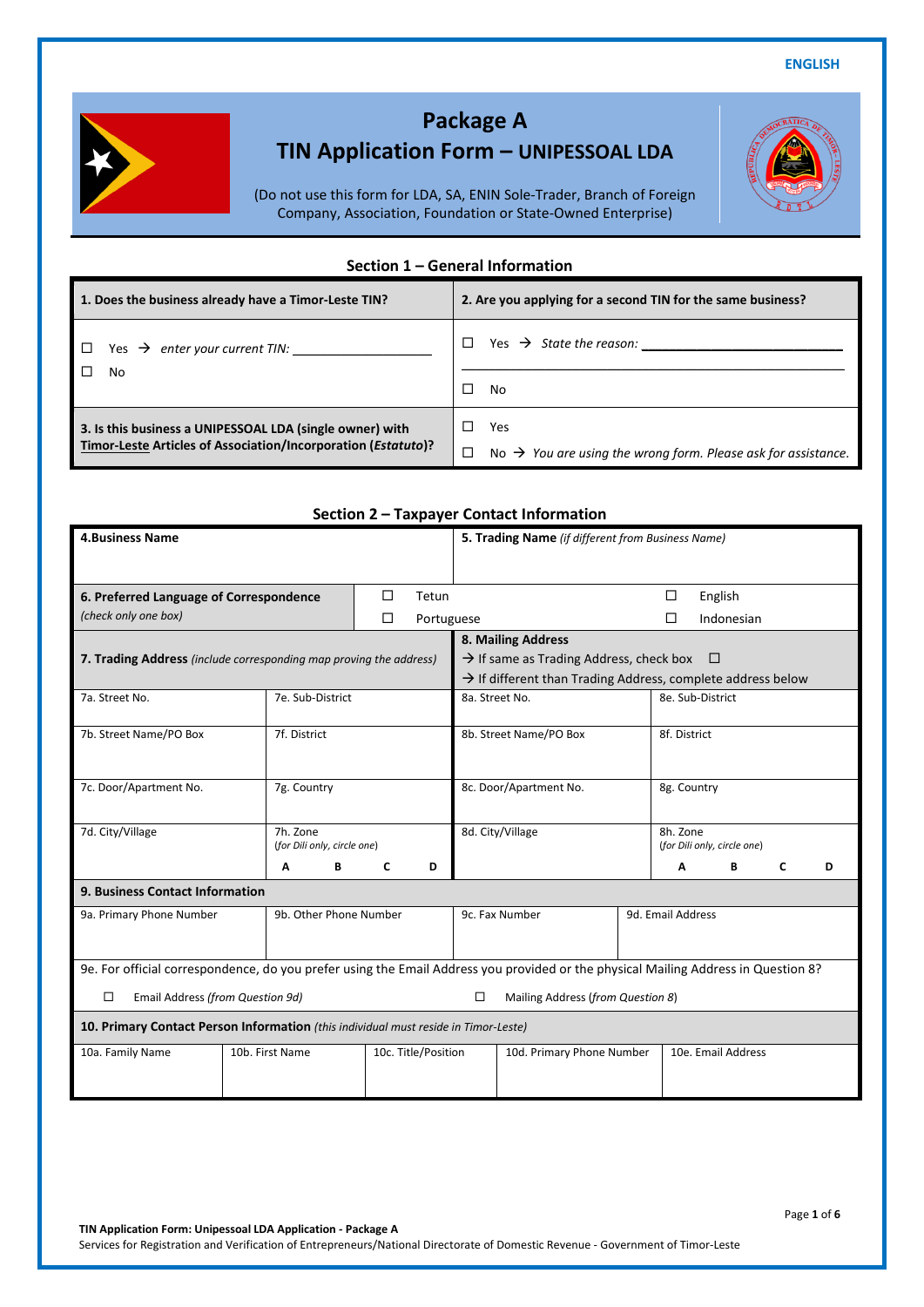| Section 3 – Other Locations in Timor-Leste where you are Conducting Business/Operations                                              |                   |                 |                         |                                                                   |  |  |  |  |  |  |
|--------------------------------------------------------------------------------------------------------------------------------------|-------------------|-----------------|-------------------------|-------------------------------------------------------------------|--|--|--|--|--|--|
| 11. Other than the primary address, do you have locations in Timor-Leste where you are conducting business/operations?               |                   |                 |                         |                                                                   |  |  |  |  |  |  |
| $\Box$ Yes $\rightarrow$<br>List all other addresses below<br>$\Box$<br><b>No</b><br>(include corresponding map proving the address) |                   |                 |                         |                                                                   |  |  |  |  |  |  |
| 11a. Trade/Operating Name<br>$\mathbf{1}$                                                                                            |                   | 11b. Street No. | 11c. Street Name/PO Box | 11d. Door/Apartment No.                                           |  |  |  |  |  |  |
| 11e. City/Village                                                                                                                    | 11f. Sub-District |                 | 11g. District           | 11h. Zone<br>(for Dili only, circle one)<br>В<br>D<br>A<br>C      |  |  |  |  |  |  |
| 11a. Trade/Operating Name<br>$\overline{2}$                                                                                          |                   | 11b. Street No. | 11c. Street Name/PO Box | 11d. Door/Apartment No.                                           |  |  |  |  |  |  |
| 11e. City/Village                                                                                                                    | 11f. Sub-District |                 | 11g. District           | 11h. Zone<br>(for Dili only, circle one)<br>B<br>C<br>D<br>A      |  |  |  |  |  |  |
| 11a. Trade/Operating Name<br>3                                                                                                       |                   | 11b. Street No. | 11c. Street Name/PO Box | 11d. Door/Apartment No.                                           |  |  |  |  |  |  |
| 11e. City/Village                                                                                                                    | 11f. Sub-District |                 | 11g. District           | 11h. Zone<br>(for Dili only, circle one)<br>C<br>D<br>A<br>В      |  |  |  |  |  |  |
| 11a. Trade/Operating Name<br>$\overline{4}$                                                                                          |                   | 11b. Street No. | 11c. Street Name/PO Box | 11d. Door/Apartment No.                                           |  |  |  |  |  |  |
| 11e. City/Village                                                                                                                    | 11f. Sub-District |                 | 11g. District           | 11h. Zone<br>(for Dili only, circle one)<br>C<br>Α<br>В<br>D      |  |  |  |  |  |  |
| 11a. Trade/Operating Name<br>5                                                                                                       |                   | 11b. Street No. | 11c. Street Name/PO Box | 11d. Door/Apartment No.                                           |  |  |  |  |  |  |
| 11e. City/Village                                                                                                                    | 11f. Sub-District |                 | 11g. District           | 11h. Zone<br>(for Dili only, circle one)<br>В<br>C<br>D<br>Α      |  |  |  |  |  |  |
| 11a. Trade/Operating Name<br>6                                                                                                       |                   | 11b. Street No. | 11c. Street Name/PO Box | 11d. Door/Apartment No.                                           |  |  |  |  |  |  |
| 11e. City/Village                                                                                                                    | 11f. Sub-District |                 | 11g. District           | 11h. Zone<br>(for Dili only, circle one)<br><b>B</b> C<br>D.<br>Α |  |  |  |  |  |  |
| 11a. Trade/Operating Name<br>$\overline{7}$                                                                                          |                   | 11b. Street No. | 11c. Street Name/PO Box | 11d. Door/Apartment No.                                           |  |  |  |  |  |  |
| 11e. City/Village                                                                                                                    | 11f. Sub-District |                 | 11g. District           | 11h. Zone<br>(for Dili only, circle one)<br>В<br>C<br>D<br>Α      |  |  |  |  |  |  |
| 11a. Trade/Operating Name<br>8                                                                                                       |                   | 11b. Street No. | 11c. Street Name/PO Box | 11d. Door/Apartment No.                                           |  |  |  |  |  |  |
| 11e. City/Village                                                                                                                    | 11f. Sub-District |                 | 11g. District           | 11h. Zone<br>(for Dili only, circle one)<br>В<br>C<br>D<br>Α      |  |  |  |  |  |  |
| 11a. Trade/Operating Name<br>9                                                                                                       |                   | 11b. Street No. | 11c. Street Name/PO Box | 11d. Door/Apartment No.                                           |  |  |  |  |  |  |
| 11e. City/Village                                                                                                                    | 11f. Sub-District |                 | 11g. District           | 11h. Zone<br>(for Dili only, circle one)                          |  |  |  |  |  |  |
|                                                                                                                                      |                   |                 |                         | В<br>c<br>D<br>А                                                  |  |  |  |  |  |  |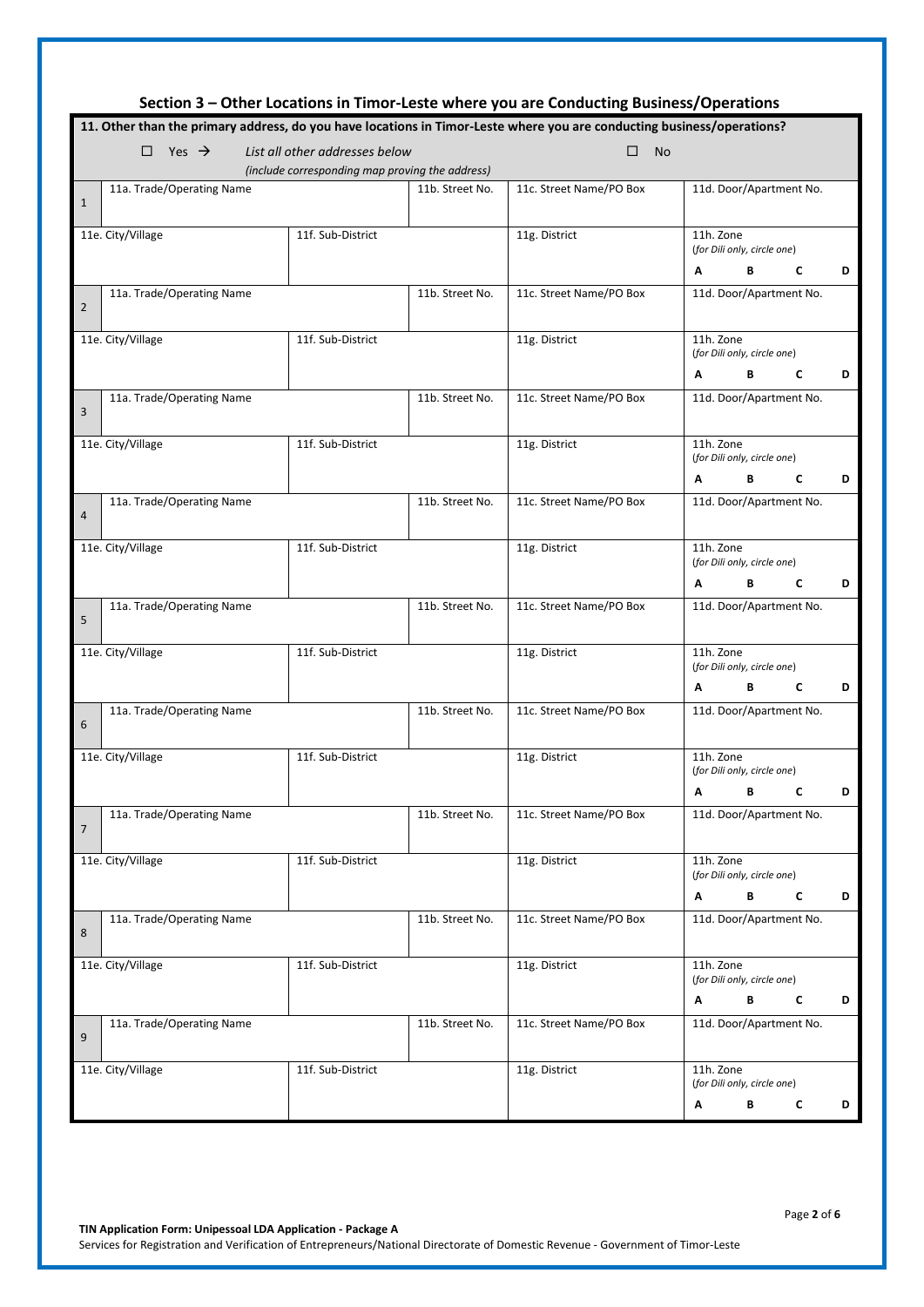| Section 4 – Owner                                                                                                                                       |  |                           |                           |  |  |  |  |  |
|---------------------------------------------------------------------------------------------------------------------------------------------------------|--|---------------------------|---------------------------|--|--|--|--|--|
| 12. Indicate the Owner of this business:                                                                                                                |  |                           |                           |  |  |  |  |  |
| A proof of the Timor-Leste TIN has to be provided. If the owner does not have a TIN, then:                                                              |  |                           |                           |  |  |  |  |  |
| If the owner is an individual who is a resident (citizen) of Timor-Leste                                                                                |  | $\rightarrow$             | Complete a Package C form |  |  |  |  |  |
| If the owner is a business which is a resident incorporated in Timor-Leste                                                                              |  | $\rightarrow$             | Complete a Package D form |  |  |  |  |  |
| If the owner is an individual or business which is NOT a resident of Timor-Leste                                                                        |  | $\rightarrow$             | Complete a Package F form |  |  |  |  |  |
| 12a. Owner Name                                                                                                                                         |  | 12b. TIN (proof required) |                           |  |  |  |  |  |
|                                                                                                                                                         |  |                           |                           |  |  |  |  |  |
| 13. If the owner does not live in Timor-Leste, then at least one Director or Representative living in Timor-Leste must be designated as responsible for |  |                           |                           |  |  |  |  |  |
| tax matters:                                                                                                                                            |  |                           |                           |  |  |  |  |  |
| A proof of the Timor-Leste TIN has to be provided. If the designated Director or Representative does not have a TIN, then:                              |  |                           |                           |  |  |  |  |  |
| If the Director or Representative is an individual who is a resident (citizen) of Timor-Leste                                                           |  | →                         | Complete a Package C form |  |  |  |  |  |
| If the Director or Representative is an individual who lives in Timor-Leste but is not a citizen                                                        |  | →                         | Complete a Package F form |  |  |  |  |  |
| 13a. Name of Director or Representative in Timor-Leste Responsible for Tax Matters                                                                      |  | 13b. TIN (proof required) |                           |  |  |  |  |  |
|                                                                                                                                                         |  |                           |                           |  |  |  |  |  |
|                                                                                                                                                         |  |                           |                           |  |  |  |  |  |

#### **Section 5 – Description of Activities**

| 14. Date Business Started or<br>was acquired: (dd/mm/year)<br>$\begin{tabular}{c} \quad \quad \  \, \text{\_} \quad \  \, \text{\_} \quad \  \, \text{\_} \quad \  \, \text{\_} \quad \  \, \text{\_} \quad \  \, \text{\_} \quad \  \, \text{\_} \quad \  \, \text{\_} \quad \  \, \text{\_} \quad \  \, \text{\_} \quad \  \, \text{\_} \quad \  \, \text{\_} \quad \  \, \text{\_} \quad \  \, \text{\_} \quad \  \, \text{\_} \quad \  \, \text{\_} \quad \  \, \text{\_} \quad \  \, \text{\_} \quad \  \, \text{\_} \$ |                     | 15. Describe the primary activity of your business: ____________________________                                                                                                                                                                                                                                                                             |  |  |  |  |
|------------------------------------------------------------------------------------------------------------------------------------------------------------------------------------------------------------------------------------------------------------------------------------------------------------------------------------------------------------------------------------------------------------------------------------------------------------------------------------------------------------------------------|---------------------|--------------------------------------------------------------------------------------------------------------------------------------------------------------------------------------------------------------------------------------------------------------------------------------------------------------------------------------------------------------|--|--|--|--|
| 16. Indicate the 3 digit industry code for:<br>(refer to the list of industry codes available at the counter)                                                                                                                                                                                                                                                                                                                                                                                                                |                     | 16a. Your primary activity:                                                                                                                                                                                                                                                                                                                                  |  |  |  |  |
| 16b. List all your secondary activities:<br>(if none, put N/A)                                                                                                                                                                                                                                                                                                                                                                                                                                                               |                     |                                                                                                                                                                                                                                                                                                                                                              |  |  |  |  |
| 17. Is the business already, or does it expect to                                                                                                                                                                                                                                                                                                                                                                                                                                                                            | □                   | Yes $\rightarrow$ Indicate your Government Vendor ID No.<br>$\mathsf{V}$ and $\mathsf{V}$ and $\mathsf{V}$ and $\mathsf{V}$ and $\mathsf{V}$ and $\mathsf{V}$ and $\mathsf{V}$ and $\mathsf{V}$ and $\mathsf{V}$ and $\mathsf{V}$ and $\mathsf{V}$ and $\mathsf{V}$ and $\mathsf{V}$ and $\mathsf{V}$ and $\mathsf{V}$ and $\mathsf{V}$ and $\mathsf{V}$ and |  |  |  |  |
| become, a contract vendor for any Ministry or other<br>Agency of the Government of Timor-Leste?                                                                                                                                                                                                                                                                                                                                                                                                                              | □<br>N <sub>0</sub> |                                                                                                                                                                                                                                                                                                                                                              |  |  |  |  |
| 18. Does the business have an investment                                                                                                                                                                                                                                                                                                                                                                                                                                                                                     | □                   | Yes $\rightarrow$ Valid from (dd/mm/yyyy) __ / __ / __ ___ to __ / __ /                                                                                                                                                                                                                                                                                      |  |  |  |  |
| certificate? (include a copy of the certificate)                                                                                                                                                                                                                                                                                                                                                                                                                                                                             | □<br>No             |                                                                                                                                                                                                                                                                                                                                                              |  |  |  |  |
| 19. Will the business have employees? If yes, when will (or did)<br>the business first pay wages to employees?                                                                                                                                                                                                                                                                                                                                                                                                               |                     | □<br>$\Box$<br>No                                                                                                                                                                                                                                                                                                                                            |  |  |  |  |
| 20. Will there be a manager, supervisor or any employee<br>earning more than \$500 per month?                                                                                                                                                                                                                                                                                                                                                                                                                                |                     | Yes<br>П<br>П<br>No                                                                                                                                                                                                                                                                                                                                          |  |  |  |  |
|                                                                                                                                                                                                                                                                                                                                                                                                                                                                                                                              |                     | □<br>Yes                                                                                                                                                                                                                                                                                                                                                     |  |  |  |  |
| 21. Will there be any non-resident employees?                                                                                                                                                                                                                                                                                                                                                                                                                                                                                |                     | □<br>No                                                                                                                                                                                                                                                                                                                                                      |  |  |  |  |
| 22. How many resident and non-resident employees will you                                                                                                                                                                                                                                                                                                                                                                                                                                                                    |                     | Number of resident employees?                                                                                                                                                                                                                                                                                                                                |  |  |  |  |
| have?                                                                                                                                                                                                                                                                                                                                                                                                                                                                                                                        |                     | Number of non-resident employees?                                                                                                                                                                                                                                                                                                                            |  |  |  |  |
| 23. What is the highest number of employees (non-resident and<br>resident) the business expects to have in the first year of<br>operation?                                                                                                                                                                                                                                                                                                                                                                                   | employees           |                                                                                                                                                                                                                                                                                                                                                              |  |  |  |  |
| 24. What is the expected gross income during the first 12<br>months of operations?                                                                                                                                                                                                                                                                                                                                                                                                                                           |                     | USD and the contract of the contract of the contract of the contract of the contract of the contract of the contract of the contract of the contract of the contract of the contract of the contract of the contract of the co                                                                                                                               |  |  |  |  |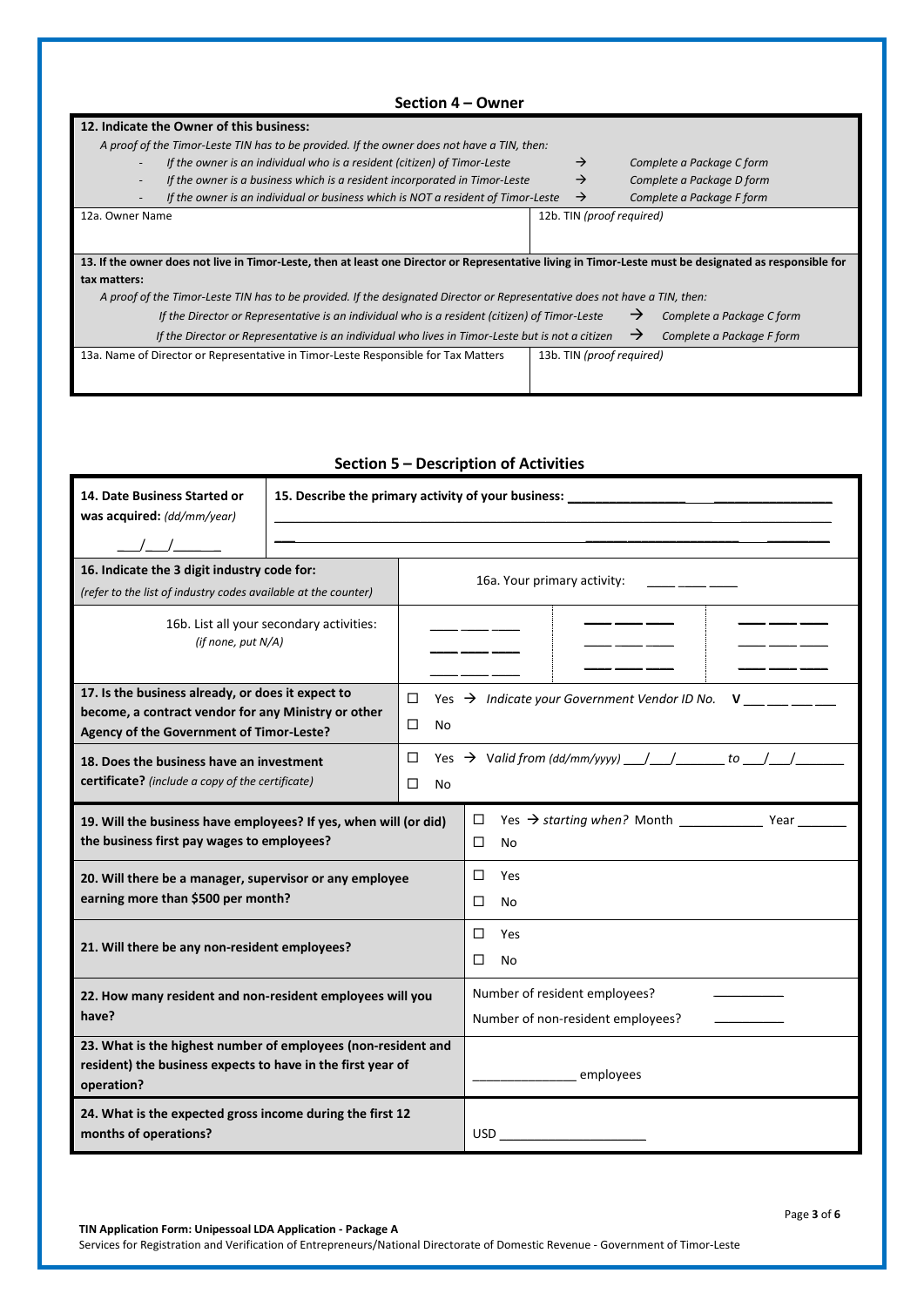| 25. Will the business be paying rent for land, buildings, or<br>apartments?    | Yes $\rightarrow$ How much is the monthly rent? USD $\overline{\phantom{a}}$ |                   |                                                                              |  |  |  |
|--------------------------------------------------------------------------------|------------------------------------------------------------------------------|-------------------|------------------------------------------------------------------------------|--|--|--|
|                                                                                | □<br>No $\rightarrow$ go to Question 28                                      |                   |                                                                              |  |  |  |
|                                                                                |                                                                              |                   |                                                                              |  |  |  |
|                                                                                | 26b. Street No.                                                              |                   | 26f. Sub-District                                                            |  |  |  |
|                                                                                |                                                                              |                   |                                                                              |  |  |  |
| 26. To whom will the rent be paid?<br>(company or individual name and address) | 26c. Street Name/PO Box                                                      |                   | 26g. District                                                                |  |  |  |
|                                                                                |                                                                              |                   |                                                                              |  |  |  |
|                                                                                | 26d. Door/                                                                   | 26e. City/Village | 26h. Zone<br>(for Dili only, circle one)                                     |  |  |  |
|                                                                                | Apartment No.                                                                |                   | C<br>A<br>B<br>D                                                             |  |  |  |
|                                                                                |                                                                              |                   |                                                                              |  |  |  |
| 27. When will the business first pay this rent?                                |                                                                              |                   |                                                                              |  |  |  |
| 28. Will the business be receiving rent for land, buildings, or                | $\Box$ Yes $\rightarrow$ How much is the monthly rent? USD ____              |                   |                                                                              |  |  |  |
| apartments?                                                                    | □<br>No $\rightarrow$ go to Question 31                                      |                   |                                                                              |  |  |  |
|                                                                                |                                                                              |                   |                                                                              |  |  |  |
|                                                                                | 29a. Name:                                                                   |                   |                                                                              |  |  |  |
|                                                                                | 29b. Street No.                                                              |                   | 29f. Sub-District                                                            |  |  |  |
| 29. From whom will the rent be received?                                       |                                                                              |                   |                                                                              |  |  |  |
| (company or individual name and address)                                       | 29c. Street Name/PO Box                                                      |                   | 29g. District                                                                |  |  |  |
|                                                                                |                                                                              |                   |                                                                              |  |  |  |
|                                                                                | 29d. Door/<br>29e. City/Village                                              |                   | 29h. Zone                                                                    |  |  |  |
|                                                                                | Apartment No.                                                                |                   | (for Dili only, circle one)<br>C<br>$A \qquad \qquad$<br>B <sub>a</sub><br>D |  |  |  |
|                                                                                |                                                                              |                   |                                                                              |  |  |  |
| 30. When will the business first receive this rent?                            | <b>Month</b> Month                                                           | Year              |                                                                              |  |  |  |
| 31. Will the business be paying for services/subcontracts to                   | $Yes$ $\rightarrow$ starting when? Month $\qquad$ Year<br>□                  |                   |                                                                              |  |  |  |
| individuals or businesses outside Timor-Leste?                                 | $\Box$<br>No                                                                 |                   |                                                                              |  |  |  |
|                                                                                | $\Box$                                                                       |                   |                                                                              |  |  |  |
| 32. Will the business be receiving royalties?                                  | □<br>No                                                                      |                   |                                                                              |  |  |  |
| 33. List the name and address of the source of the royalties:                  |                                                                              |                   |                                                                              |  |  |  |
|                                                                                |                                                                              |                   |                                                                              |  |  |  |
| 34. Will the business carry on construction or building activities?            | $\Box$                                                                       |                   |                                                                              |  |  |  |
|                                                                                | $\Box$<br>No                                                                 |                   |                                                                              |  |  |  |
| 35. Will the business provide construction consulting services?                | □                                                                            |                   |                                                                              |  |  |  |
|                                                                                | □<br>No                                                                      |                   |                                                                              |  |  |  |
|                                                                                | □                                                                            |                   |                                                                              |  |  |  |
| 36. Will the business provide air or sea transportation services?              | No                                                                           |                   |                                                                              |  |  |  |
| 37. Will the business carry on mining or mining support                        | □                                                                            |                   |                                                                              |  |  |  |
| services?                                                                      | □<br>No                                                                      |                   |                                                                              |  |  |  |
|                                                                                | □                                                                            |                   |                                                                              |  |  |  |
| 38. Will the business be providing hotel services?                             | □<br>No                                                                      |                   |                                                                              |  |  |  |
| 39. Will the business be providing restaurant or catering                      | □                                                                            |                   |                                                                              |  |  |  |
| services?                                                                      | □<br>No                                                                      |                   |                                                                              |  |  |  |
|                                                                                |                                                                              |                   |                                                                              |  |  |  |

Services for Registration and Verification of Entrepreneurs/National Directorate of Domestic Revenue - Government of Timor-Leste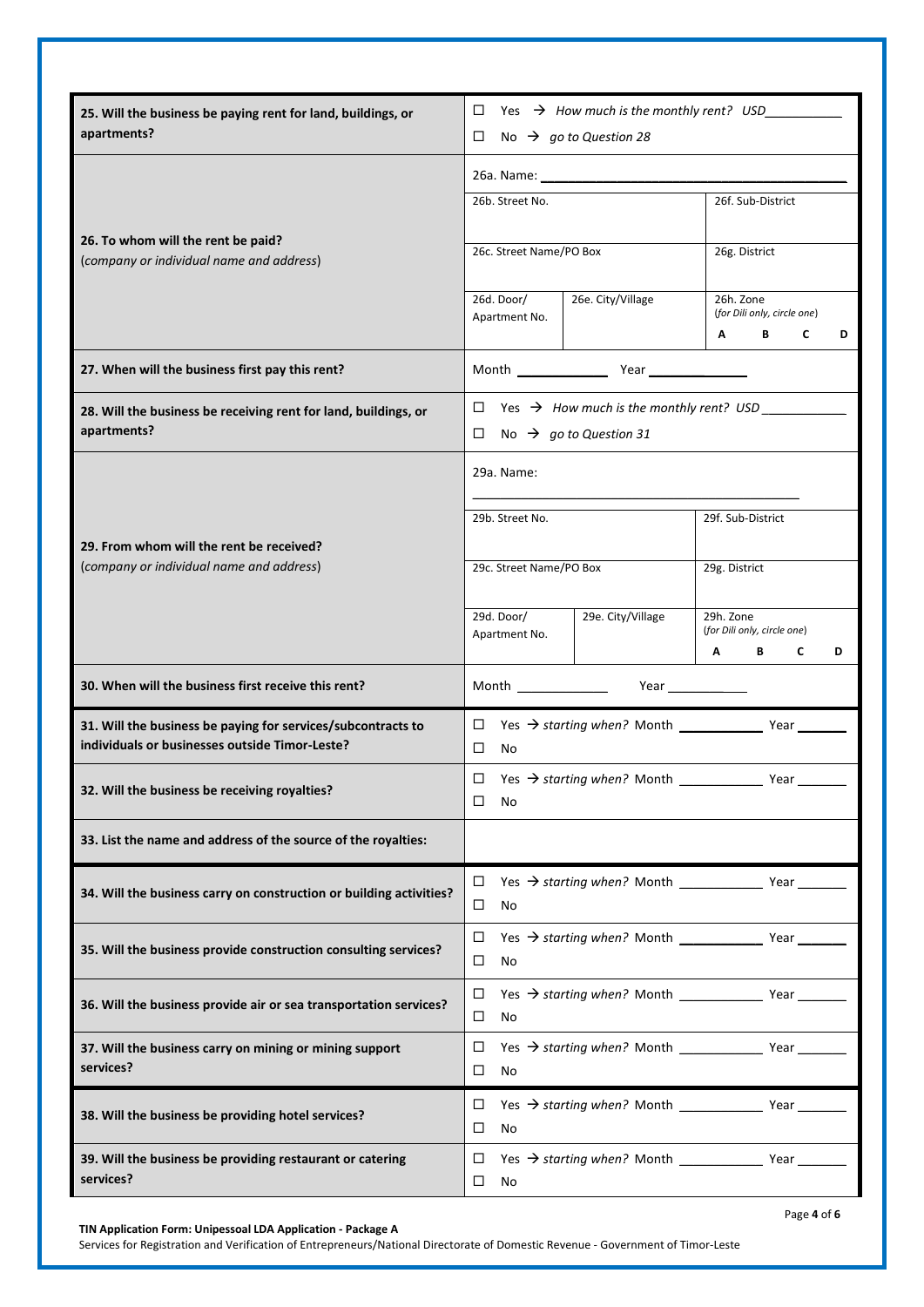| 40. Will the business be providing bar services?     | Yes $\rightarrow$ starting when? Month<br>Year        |
|------------------------------------------------------|-------------------------------------------------------|
|                                                      | No                                                    |
|                                                      | Yes $\rightarrow$ starting when? Month $\_\_$<br>Year |
| 41. Will the business be providing telecom services? | No                                                    |

### **Section 6- Supporting Documents**

|        | 42. Have you included all supporting documents? Check all appropriate boxes.                                                                                                                                                                                                                                                                     |
|--------|--------------------------------------------------------------------------------------------------------------------------------------------------------------------------------------------------------------------------------------------------------------------------------------------------------------------------------------------------|
| □      | Copy of current Business License                                                                                                                                                                                                                                                                                                                 |
| $\Box$ | Copy of the Timor Leste Articles of Association/Incorporation                                                                                                                                                                                                                                                                                    |
| □      | If the Owner does not live in Timor-Leste, at least one Director or Permanent Representative MUST live in Timor-Leste. In that<br>case, does that Director or Permanent Representative have a Timor-Leste TIN?                                                                                                                                   |
|        | $\rightarrow$ If yes, then include a copy of NDDR prints showing the his/her name and TIN                                                                                                                                                                                                                                                        |
|        | $\rightarrow$ If not, then:                                                                                                                                                                                                                                                                                                                      |
|        | $\rightarrow$ Provided he/she is a citizen of Timor-Leste, then include a Package C TIN Application form                                                                                                                                                                                                                                         |
|        | $\rightarrow$ Provided he/she is not a citizen of Timor-Leste, then include a Package F TIN Application form                                                                                                                                                                                                                                     |
| □      | Map identifying the location of each establishment of this TIN                                                                                                                                                                                                                                                                                   |
| □      | Copy of Investment Certificate (if applicable)                                                                                                                                                                                                                                                                                                   |
| □      | Copy of every open contract with the Government of Timor-Leste (if applicable)                                                                                                                                                                                                                                                                   |
| □      | The number of non-resident employees is: _________                                                                                                                                                                                                                                                                                               |
|        | > For each non-resident employee who does not have a TIN from Timor-Leste, include a Package C TIN Application form                                                                                                                                                                                                                              |
| □<br>□ | Indicate the type of owner and provide corresponding proof of a TIN or a Package requesting a TIN for him/her:<br>The owner already has a Timor-Leste TIN<br>$\rightarrow$ Include a copy of the NDDR print showing the owner's name and TIN<br>The owner does not have a TIN, is an individual (natural person) and is a citizen of Timor-Leste |
|        | $\rightarrow$ Complete and include a <b>Package C</b> TIN Application form                                                                                                                                                                                                                                                                       |
| □<br>□ | The owner does not have a TIN and is a business (legal person) operating in Timor-Leste. This TIN must be issued by SERVE.<br>The owner does not have a TIN and is a non-resident (individual or business)<br>$\rightarrow$ Complete and include a Package F TIN Application form                                                                |
|        | Identification documents for the OWNER:                                                                                                                                                                                                                                                                                                          |
|        | For an INDIVIDUAL (natural person), one of the following documents has to be provided:                                                                                                                                                                                                                                                           |
| □      | Copy of Timor-Leste Citizen Card                                                                                                                                                                                                                                                                                                                 |
| □      | Copy of Timor-Leste Voter Card                                                                                                                                                                                                                                                                                                                   |
| □      | Copy of Passport                                                                                                                                                                                                                                                                                                                                 |
|        | For a BUSINESS (legal person) owner, one of the following documents has to be provided for the company's Representative for tax                                                                                                                                                                                                                  |
|        | matters in Timor-Leste:                                                                                                                                                                                                                                                                                                                          |
| □      | Copy of Timor-Leste Citizen Card                                                                                                                                                                                                                                                                                                                 |
| □      | Copy of Timor-Leste Voter Card                                                                                                                                                                                                                                                                                                                   |
| ◻      | Copy of the Passport                                                                                                                                                                                                                                                                                                                             |
|        |                                                                                                                                                                                                                                                                                                                                                  |